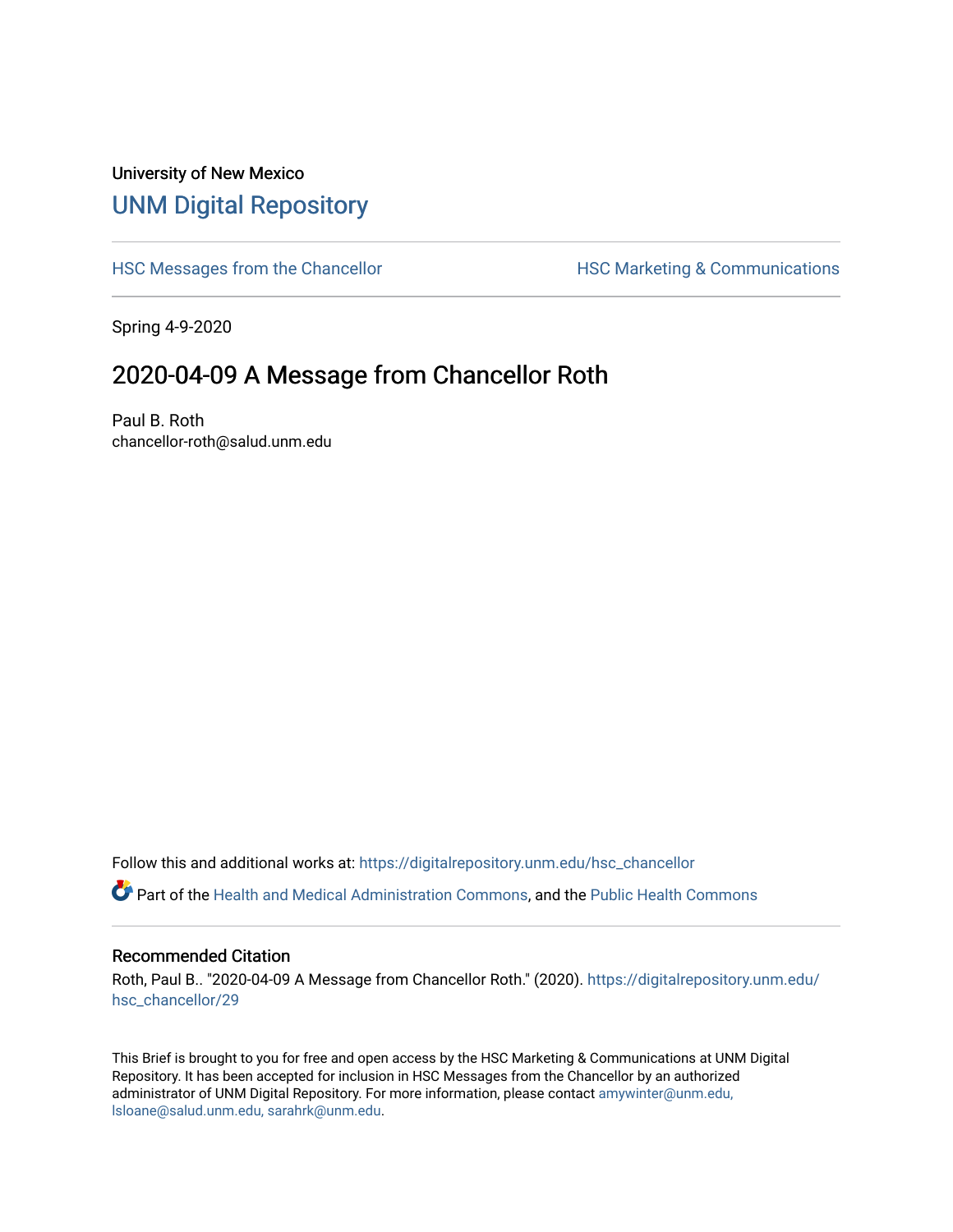

[View this email in your browser](https://mailchi.mp/1444929c562b/message-from-the-chancellor-coronavirus-4378268?e=b4bbfca2c0)

## **A Message from Chancellor Roth**

Dear Colleagues:

As of this afternoon, 989 New Mexicans have tested positive for the novel coronavirus and 17 patients have died. Nearly 24,000 tests have been administered. Please visit the [New](https://unm.us19.list-manage.com/track/click?u=59ce53c1a4dedb490bac78648&id=f606e25a5a&e=b4bbfca2c0)  [Mexico Department of Health website](https://unm.us19.list-manage.com/track/click?u=59ce53c1a4dedb490bac78648&id=f606e25a5a&e=b4bbfca2c0) for the latest updates.

With the number of diagnosed patients continuing to increase, I want you to know we are redoubling preparations, both within our Health System and in conjunction with health officials and other health systems around the state, for an expected surge of new cases in the next few weeks. At the same time, we are beginning to see what I like to think of as a glimmer of hope, as our state's doubling rates start to slow down thanks to the continued, diligent efforts of New Mexicans staying at home and social distancing when we need to step out.

You all have been working incredibly hard over the past few weeks, and many challenges undoubtedly lie ahead of us. I want you to know that your efforts make a difference – and are deeply appreciated.

Meanwhile, I'd like to thank Robert C. Schenck, MD, chair of our Department of Orthopaedics & Rehabilitation, for agreeing to step in as interim Vice Chancellor for Clinical Affairs for the Health Sciences Center. He'll be assisting Dr. Mike Richards in fulfilling some of his duties related to the Health System while Dr. Richards, MD, is on detail chairing the state's COVID-19 Medical Advisory Team. This will continue for the duration of the public health emergency.

I received a message from Ellen Coplen, LPCC, who works for Jail Diversion Case Management Services (a community-based program of the UNM Psychiatric Center), who